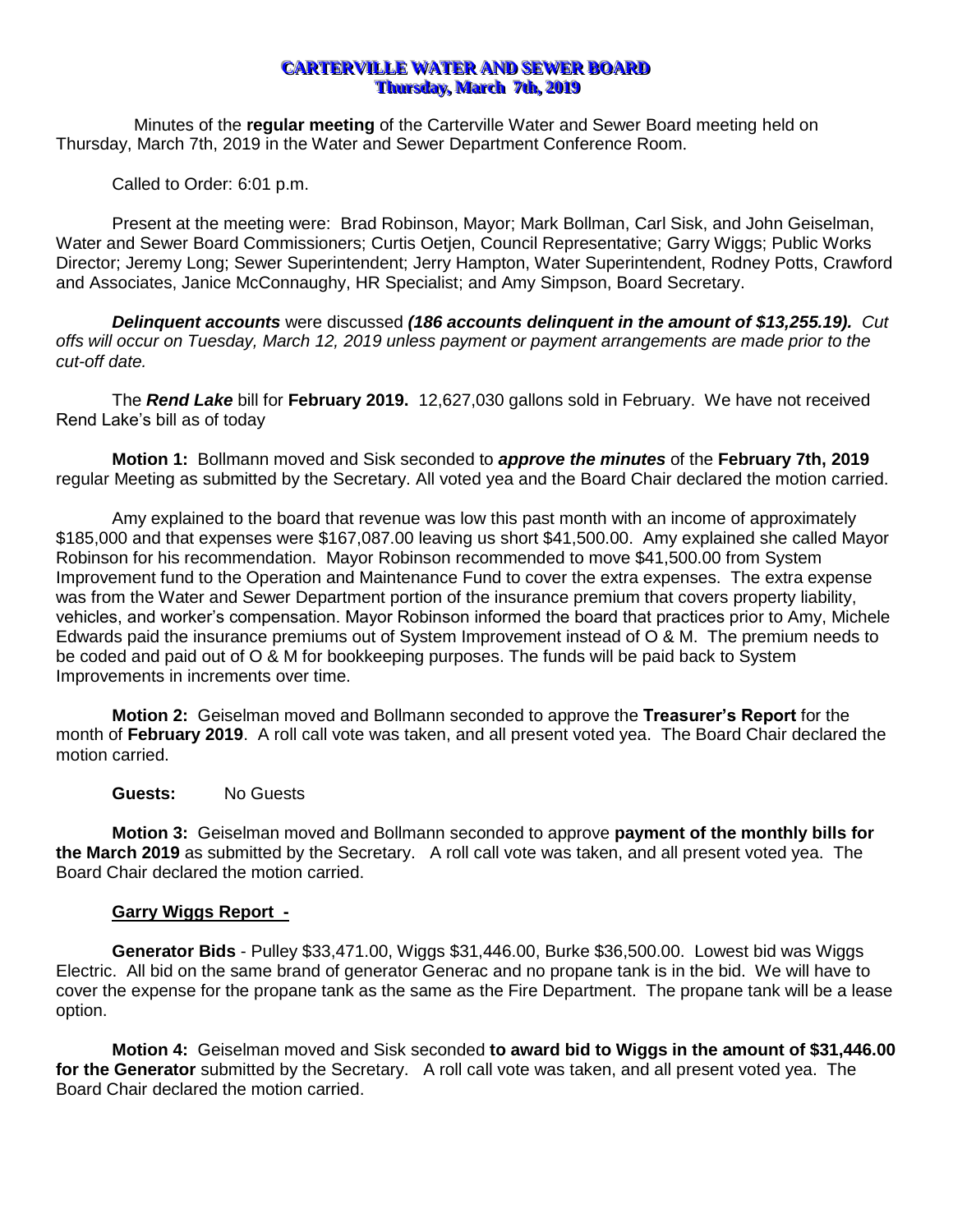## **Jerry Hampton Report-**

# **Telemetry Building** - Will begin the first of May

**2" Inch Meters** - Jerry informed the board that he made a mistake on pricing for the 2" meters. He left off \$375.00 per meter for the pit and lid. So far out of the fourteen Jerry said only nine will need the pit. Mayor Robinson said he was approved for up to \$19,000.00 and that Amy can track this to make sure we do not go over and we can reevaluate. Mayor Robinson would like to use this as part of the \$875,000.00 and to include the Locis software bill as well.

Council Representative Oetjen questioned the water tap fees. Currently our tap fees are inside City limits ¾ is \$700.00 and 1 inch is \$1,000.00 outside City limits ¾ is \$800 and 1 inch is \$1,200.00. Mayor Robinson stated that the difference with adding the new electronic reads is only \$20.00. The board asked that we call and get water and sewer tap pricing from other townships.

**New Electronic Meters** - Jerry informed the board that the company lacks five-meter books from being done installing the meters. We have run out of 1" meters, Jerry said we had more than 180 1" meters and he was not sure where that number originated. We lack about 40 to 60 meters and they are on order but will not be in until March 20<sup>th</sup>. The company will then go back and install them. We also have several curb-stops that will still need to be changed out. Jerry also stated that we have numerous 5/8 meters that need to be changed out to ¾ meters also.

**6" Water Main** - Weisbrook has a 2" water main that runs behind all the houses and the meters are in the back yard of the residences. If a problem arises, we are unable to get any of our equipment into the backyards and the work must be dug by hand. Everyone has fences and Jerry proposes running a new 6" and tie it into the new 8" water main. The residence would need to move the meters to the front yard. Jerry asked Rodney if we can make this possible. Rodney feels it would be hard pressed to have the home owners switch the meters and would be our responsibility to make this happen

# **Jeremy Long Sewer Report-**

. **Grease Ordinance Enforcement** – Currently everyone is in full compliance.

**Plant Status** – We are running 124 to 150,000 gallons over design flow.

**Rotor** – We will go over on cost for the last rotor. Jeremy stated that he has taken all workable parts from the old rotors. The bearing is the wrong size and that will put us over due to the bearing in the amount of \$1,800.00. The first rebuilt rotor has been acting up and Jerry Evans was able to get that rotor fixed. We are currently down to just two rotors.

**Smoke Testing** - Jeremy is not in favor of spending \$15,000 a year with Spectra Tech on lining manholes each year. Jeremy proposes that we take the monies and work with Crawford and Associates and find the worst areas and hire someone to attack the infiltration. Jeremy spoke about one of the worst manholes off Old Route 13 that when they smoked tested the entire field to the north east showed smoke. Mayor Robinson stated that years ago the entire town was smoke tested and had a full report and did not do anything with this information. Mayor Robinson said that we address each smoke test report and inform home owners to take care of the smoke testing problem.

**Polymer System** – Our Polymer system has completed failed and our plant is based on this process. Jeremy made numerous phone calls trying to get parts and did not get anywhere. We spent a total of \$11,221 on polymer since 2017. Jeremy for a new Polymer system with a 2 ½ year pay back will cost \$14,700.00. This can also be taken to a new sewer plant and help bring down the cost of polymer purchases. This will help us dry out our beds and be compliant with EPA. This system will take eight to ten weeks for delivery.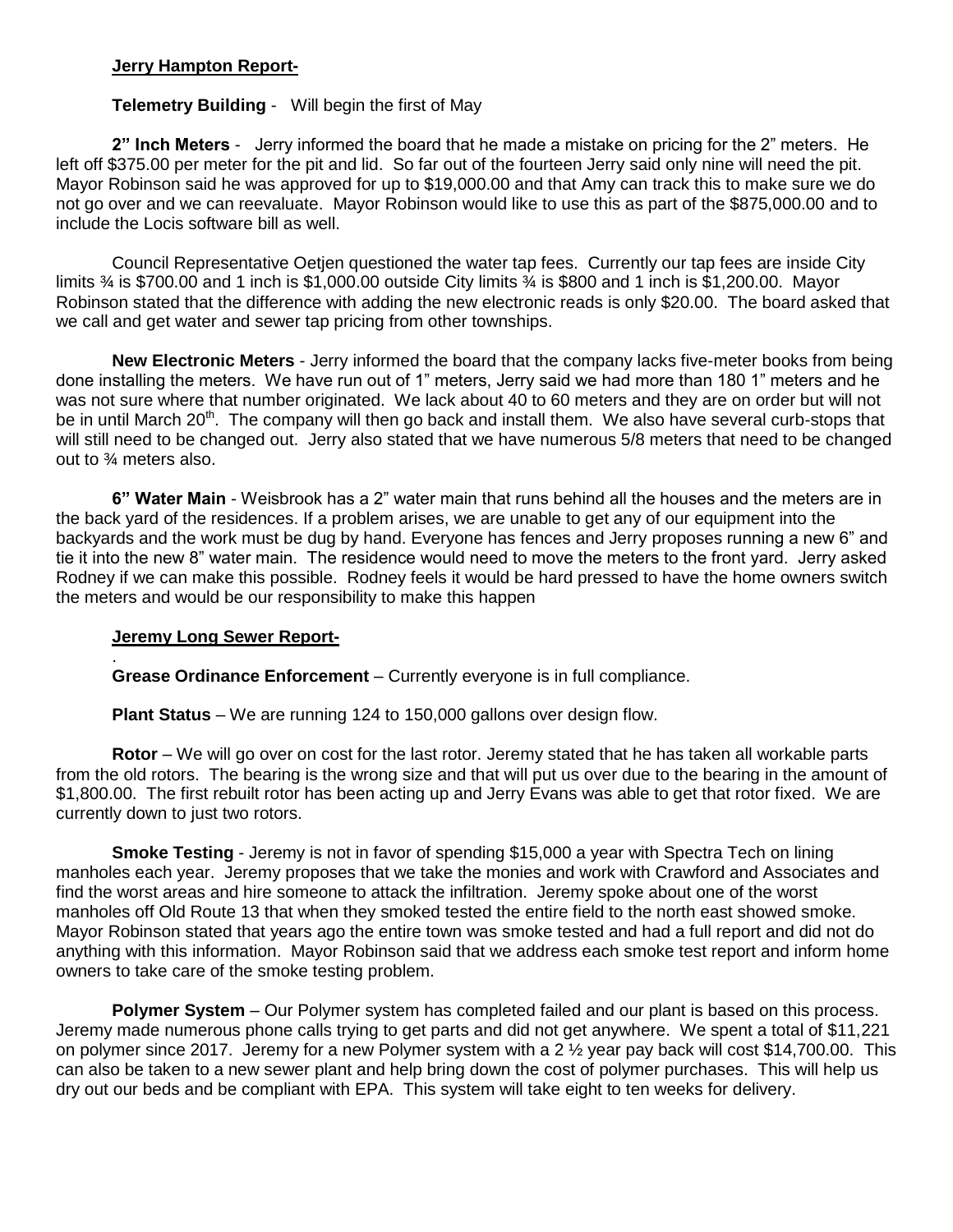**Motion 5:** Sisk moved and Bollmann seconded **to purchase a Polymer mixing system skid in the amount of \$14,768.10 plus shipping** submitted by the Secretary. A roll call vote was taken, and all present voted yea. The Board Chair declared the motion carried.

**Motion 6:** Bollmann moved and Sisk seconded to approve the following **leak credits**:

# **Leak Credits**

| 19-0870 | Diannae Frey; 3019 Vermont Rd       | \$18.46  |          |
|---------|-------------------------------------|----------|----------|
| 18-5181 | David Short; 5677 W. Stotlar        | \$118.55 |          |
| 10-1760 | Wayne Morris; 11646 Kevin Lane      | \$111.00 |          |
| 18-5462 | Bob Newman; 13051 Hafer Rd          | \$7.02   |          |
| 11-0421 | Olga Kornijtschuk; 207-209 W. Grand | \$17.27  |          |
| 02-0150 | Jennifer Spence; 131 S. Division    | \$131.42 |          |
| 01-0480 | Gilbert Spiller; 429 E. Illinois    | \$19.46  |          |
| 03-0420 | Catholic Church; 300 Pine           | \$29.40  | \$452.58 |

A roll call vote was taken, and all present voted yea. The Board Chair declared the motion carried*.*

# **Engineering Report**-

**North West Water Replacement Project** - The notice of award was given and contractor is getting his performance bonds together. Dean Bush did not get the Carbondale bid and will be able to begin in an appropriate time frame. We are still waiting on the modifications we submitted for approval from DECCA.

**USDA** - Rodney spoke with Mr. McKey again and should have the paperwork and new interest rate ready for our April 2019 meeting.

**SIU Property** – This is the water line at VTI property. SIU has a building that will need to have access to water. Our water line does not go that far over. Rodney has been looking at options for us with not a huge investment. Mayor Robinson said we would service two buildings: Coal Research and the old dormitory. SIU has put a contingency that we must provide water for the property exchange to occur. Mayor Robinson is working out a deal with Crainville to connect to their 6" main across the street and we run a main down to service these two properties. Crainville will receive them as a water customer and we will still provide sewer.

Geiselman asked what Rend Lake status of running a new line. Rodney stated they have tabled the new line at this time. A lengthy discussion of looking into another water service from Carbondale and keep it as a possibility for our future. This discussion did include different scenarios of a new ground and/or elevated water storage.

**Mowing** – The mowing bid came in at Hurst Lawn Care \$216.00 per mowing, Joe's Lawn Service \$250.00 per mowing, and Early Bird Lawn Care \$300.00 per mowing. Lift station bids came in at Hurst Lawn Care \$253.00, Joe's Lawn Service \$100.00 and Early Lawn Care \$150.00. Garry and Jeremy both thought that we could do our own lift stations. Mayor Robinson asked for verification that the bidders were aware that the lift stations were a separate bid and may not be awarded. Garry stated he told them they were separate as well as Amy informed them also.

**Motion 7:** Bollmann moved and Geiselman seconded to approve to **award the mowing contract to Hurst Lawn Care for \$216.00 per mowing with a one-year contract with one-year renewal with no price change** as submitted by the Secretary. A roll call vote was taken, and all present voted yea. The Board Chair declared the motion carried.

**Smoke Testing** – Amy will send letters to all residences that had a violation that showed up in the smoke testing back in November. Amy will send a copy of the map and the violation with each letter.